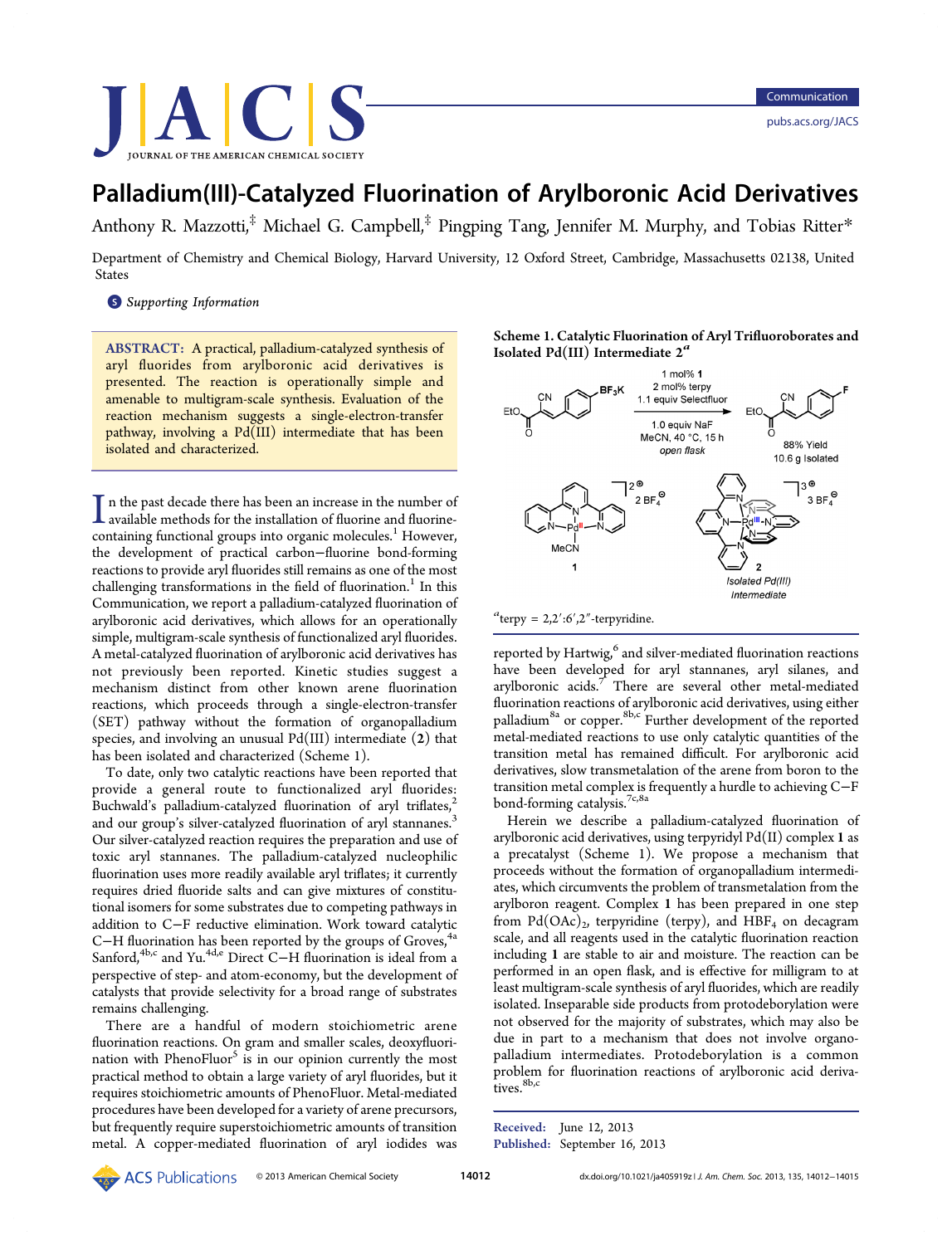

a Yields refer to isolated material of ≥98% purity unless otherwise noted. B No NaF was used.  $\frac{c}{5}$  mol% 1 and 10 mol% terpy were used.<br> $\frac{d_{9\%}}{d_{9\%}}$  of a mixture of constitutional isomers (ortho- and meta- ${}^{d}9\%$  of a mixture of constitutional isomers (ortho- and metafluorobenzamide).

As shown in Table 1, a wide variety of aryl trifluoroborates can be fluorinated, including both electron-rich and electron-poor arenes. DMF was found to be the optimal solvent for most electron-rich and electron-neutral arenes, while acetonitrile typically provided higher yields for arenes with electronwithdrawing substituents. Ketones, primary amides, carboxylic acids, esters, alcohols, basic heterocycles, aryl bromides, and ortho,ortho′-disubstitution are tolerated in the reaction.

Competing formation of constitutional isomers is a challenge for metal-catalyzed fluorination reactions.<sup>2</sup> Such impurities are usually difficult to separate from the desired aryl fluoride product. The majority of the aryl fluorides shown i[n T](#page-3-0)able 1 were isolated cleanly, with ≥98% purity. In particular, electron-rich aryl trifluoroborates generally did not react to form inseparable side products. Substrates with electron-withdrawing substituents are more likely to give constitutional isomers and difluorinated products along with the expected aryl fluoride product (typically  $\leq$ 10%): substrate 3k is a representative example, which reacts to form 4k along with 9% of ortho- and meta-fluorobenzamide. Other electron-poor substrates such as 3c provided clean isolated product. The Pd-catalyzed fluorination reaction is ineffective for fluorination of heterocycles, and arenes bearing methoxy substituents gave significant amounts of side products resulting from demethylation.

A variety of commercially available  $Pd(II)$  salts can be used in the fluorination reaction, as shown in Table 2. In general, palladium salts with less coordinating anions gave the highest yields. Anion metathesis using  $NaBF_4$  as an additive resulted in

Table 2. Effectiveness of Other Palladium Precatalysts<sup>a</sup>



<sup>a</sup>2 mol% [Pd] and 4 mol% terpy were used. Yields refer to isolated, purified material.  $\frac{b}{2}$  mol%  $Pd(OAc)_2$  and 10 mol% terpy were used.

higher yields for precatalysts with coordinating anions such as acetate. Palladium salts with halide anions were not suitable precatalysts for the fluorination reaction. Ultimately, we found 1 to be the most convenient precatalyst because no additive was needed, and due to its robust stability toward air and moisture as compared to  $[\text{Pd}(\text{MeCN})_4][\text{BF}_4]_2$ . Complex 1 can be stored on the benchtop under ambient conditions without observable decomposition or decrease in catalytic reactivity for at least 6 months.

To highlight the reaction's practical utility, we have demonstrated that other common arylboron reagents are viable substrates. In situ formation of aryl trifluoroborates via addition of a mixture of NaF and  $KHF_2$  allowed for efficient fluorination of pinacol boronic esters and arylboronic acids (eqs 1 and 2). The ability to directly use a variety of arylboronic acid derivatives, without the need for prior isolation of the aryl trifluoroborate, allows for fluorination of a greater range of starting materials.



We observed that MIDA esters of electron-rich arylboronic acids can also undergo Pd-catalyzed fluorination, albeit in lower yield and requiring a larger amount of Selectfluor reagent (Air Products and Chemicals, Inc.) (eq 3). No aryl fluoride product was obtained when either NaF or  $KHF_2$  was added, suggesting that fluorination proceeds without formation of the aryl trifluoroborate. MIDA esters of electron-poor arylboronic acids did not afford product. The direct fluorination of MIDA boronates, in the absence of exogenous fluoride anion, indicates a mechanism in which the fluorine atom involved in C−F bond formation is derived from Selectfluor, rather than added fluoride anion.

We propose that the Pd-catalyzed fluorination reaction proceeds via an outer-sphere pathway, involving an unusual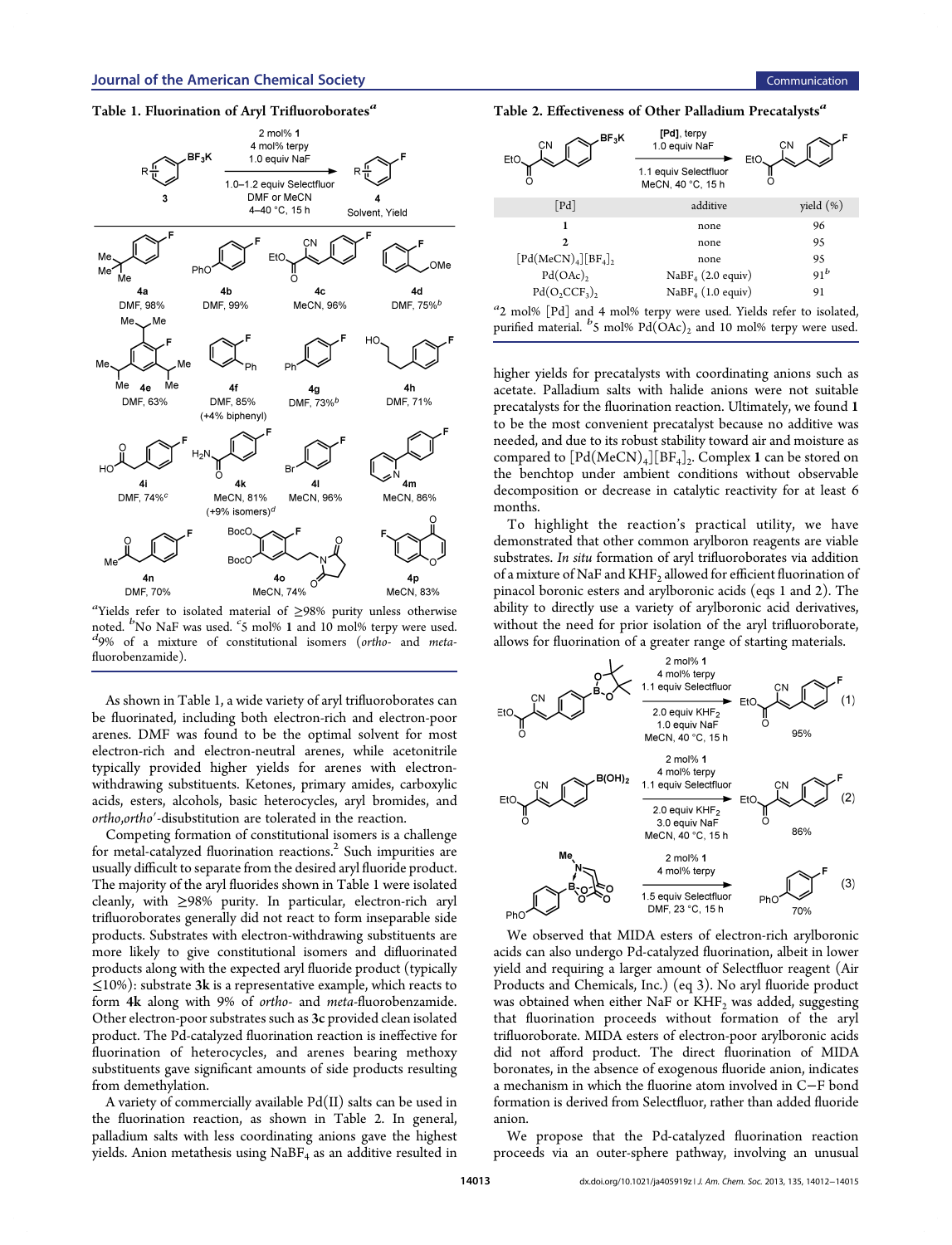<span id="page-2-0"></span>



 $a_{\text{terpy}} = 2.2$ ':6',2"-terpyridine; Solv = solvent (DMF or MeCN). See Supporting Information for details of DFT calculations. X-ray structure of 2 is shown with 50% probability ellipsoids; H-atoms, counteranions, and solvent molecules omitted for clarity.

mononuclear Pd(III) intermediate. A mechanism that is consistent with the experimental data, as described below, is shown in Scheme 2: first, turnover-limiting oxidation of a bisterpyridyl Pd(II) complex  $(5)$  by Selectfluor affords Pd(III) 2 and a Selectfluor radical cation; F• transfer from the Selectfluor radical cation to an aryl trifluoroborate forms the C−F bond and generates a delocalized radical; finally, SET from the radical to 2 regenerates 5, and provides a delocalized cation, which converts to the aryl fluoride with loss of  $BF_3$ . The generated  $BF_3$  can react with fluoride anion or adventitious water, which may be why the addition of one equivalent of NaF typically increases the yield of aryl fluoride. Complexes of palladium in the +III oxidation state are uncommon, and have only recently been identified as relevant intermediates in organic and organometallic reactions.<sup>9</sup>

Aryl fluoride formation displayed a well-behaved kinetic profile throughout the course of the catalytic reaction, and n[o](#page-3-0) induction period was observed. Therefore, we were able to experimentally determine the rate law using initial rate kinetics, by monitoring aryl fluoride formation via <sup>19</sup>F NMR spectroscopy. The reaction displays first-order kinetic dependence on the palladium catalyst, saturation kinetics with respect to terpyridine, zero-order dependence on aryl trifluoroborate, and a non-integer kinetic order of 1.4 with respect to Selectfluor. The saturation behavior observed for terpyridine, along with *in situ* <sup>1</sup>H NMR spectroscopy of the reaction mixture, indicates a catalyst resting state consisting of an off-cycle equilibrium between bis-terpyridyl  $Pd(II)$  complex 5 and a terpyridyl  $Pd(II)$  solvento complex (e.g., 1). In DMF, the equilibrium of 5 with 1 and free terpyridine is rapid, with a measured binding constant  $K_a = 3 \times 10^3$ . The noninteger kinetic order experimentally determined for Selectfluor suggests that Selectfluor also participates in a rapid equilibrium with  $5$ , prior to turnover-limiting oxidation (vide infra).

No reaction was observed between precatalyst 1 and aryl trifluoroborates in the presence or absence of exogenous terpyridine ligand, and less than 5% background reaction was observed between Selectfluor and the evaluated aryl trifluoroborates. When 1 was treated with one equivalent of terpyridine, followed by one equivalent of Selectfluor, a color change from orange to deep red occurred. The color persisted in MeCN, and

[crystallization](#page-3-0) [a](#page-3-0)fforded red needles of Pd(III) complex 2 in 62% yield. The structure of 2 was determined by X-ray crystallography (Scheme 2) and exhibits a Jahn−Teller distorted octahedral geometry. The identity of 2 in MeCN solutions was confirmed by EPR spectroscopy ( $g = 2.09$  at 77 K), magnetic susceptibility, and UV−vis/NIR spectroscopy. The Jahn−Teller distorted octahedral geometry and the metric parameters of the terpyridine ligands are consistent with a  $d^7$  configuration at Pd with an unpaired electron in a d $_z$ -based orbital, rather than a ligandcentered radical, which is also supported by the UV−vis/NIR data and DFT calculations. In the solid state, 2 is stable for months under ambient conditions. Pd(III) complex 2 is a chemically competent catalyst in the fluorination reaction, and was not observed to react with aryl trifluoroborates in the absence of Selectfluor, consistent with the mechanism shown in Scheme 2. Additionally, 2 was not observed to react further when treated with additional Selectfluor, suggesting that a  $Pd(IV)$ intermediate is not accessible under the reaction conditions.

The structure of the initial complex formed by 1 and terpyridine,  $Pd(II)$  5, is predicted to have a pseudo-octahedral geometry, which is supported by DFT calculations. The calculated HOMO of 5, shown in Scheme 2, is primarily of  $d_{z^2}$ parentage with respect to palladium and antibonding between palladium and the apical pyridyl ligands. Removal of one electron from the HOMO results in the Jahn−Teller distorted structure displayed by 2. Selectfluor's ability to act as a single-electron oxidant has been supported through a combination of experimental and theoretical studies.<sup>10</sup> Electrochemical measurements show that oxidation of  $Pd(II)$  5 to  $Pd(III)$  2 does not proceed by outer-sphere SET, which [su](#page-3-0)ggests the formation of an intermediate adduct between 5 and Selectfluor. The formation of